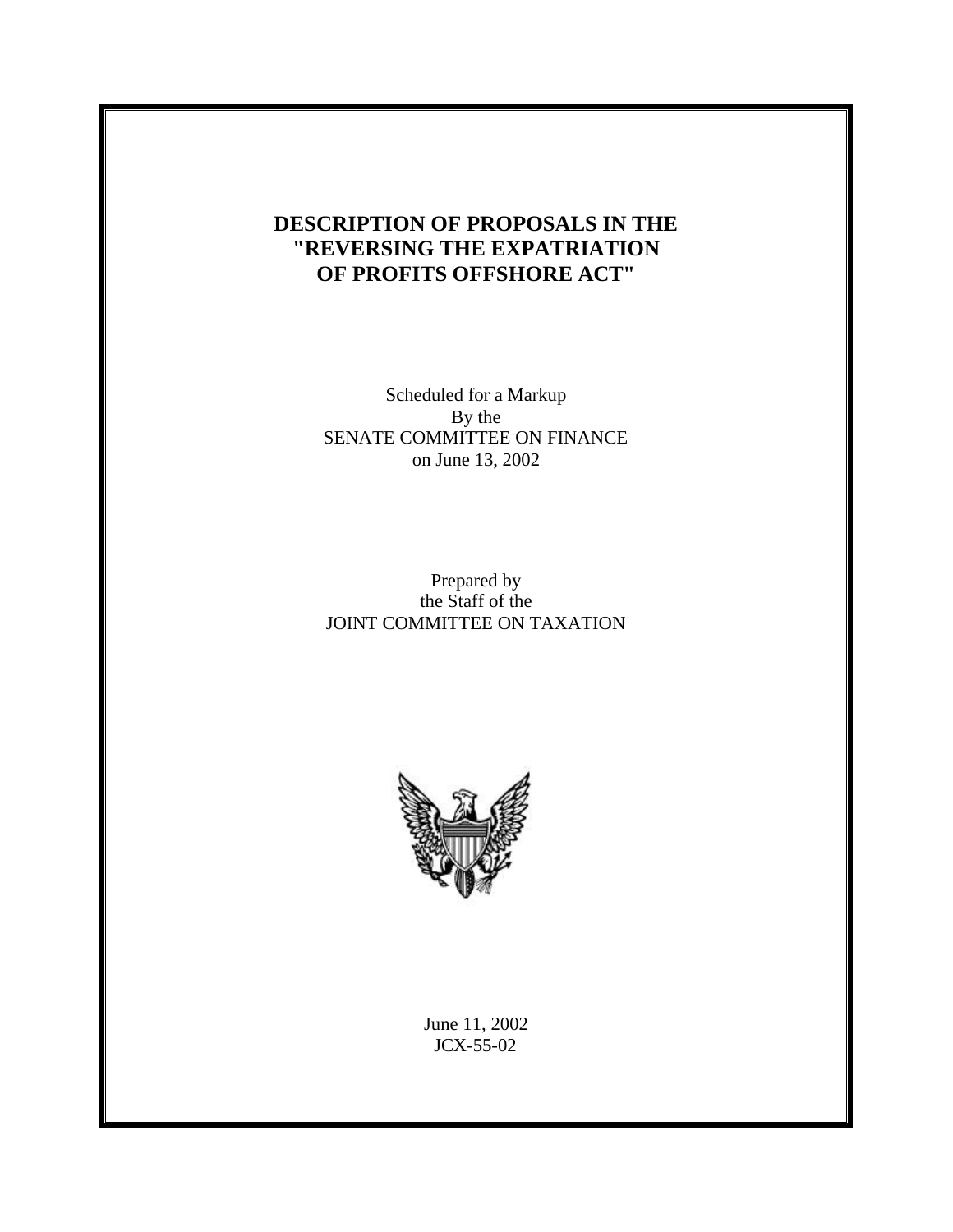# **CONTENTS**

# Page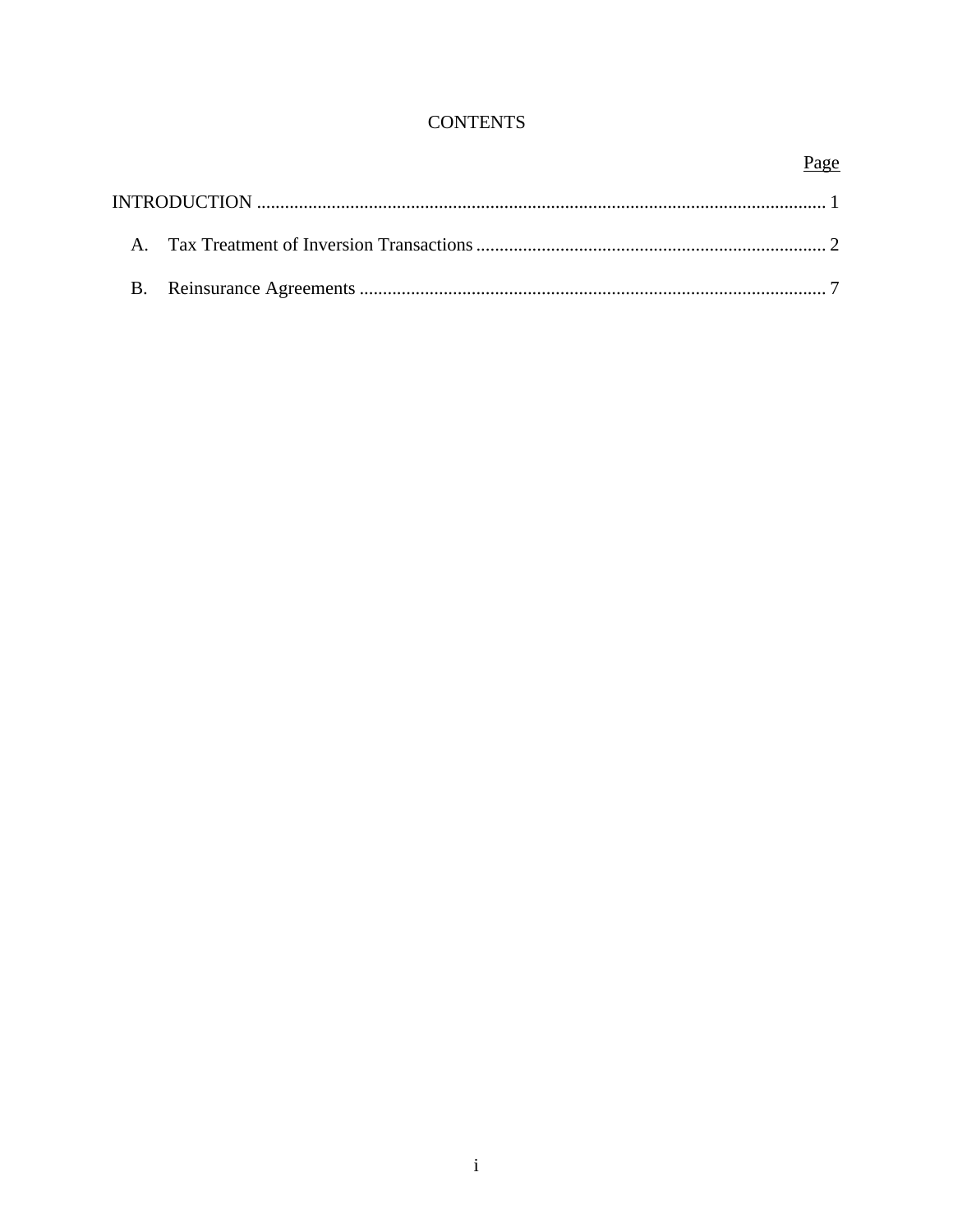# **INTRODUCTION**

The Senate Committee on Finance has scheduled a markup on June 13, 2002, of S. 2119, the "Reversing the Expatriation of Profits Offshore Act", with certain modifications. This document<sup>1</sup> prepared by the staff of the Joint Committee on Taxation, provides a description of S. 2119 the "Reversing the Expatriation of Profits Offshore Act", as modified.

 $\overline{a}$ 

<sup>&</sup>lt;sup>1</sup> This document may be cited as follows: Joint Committee on Taxation, *Description of Proposals in the "Reversing the Expatriation of Profits Offshore Act*," (JCX-55-02), June 11, 2002.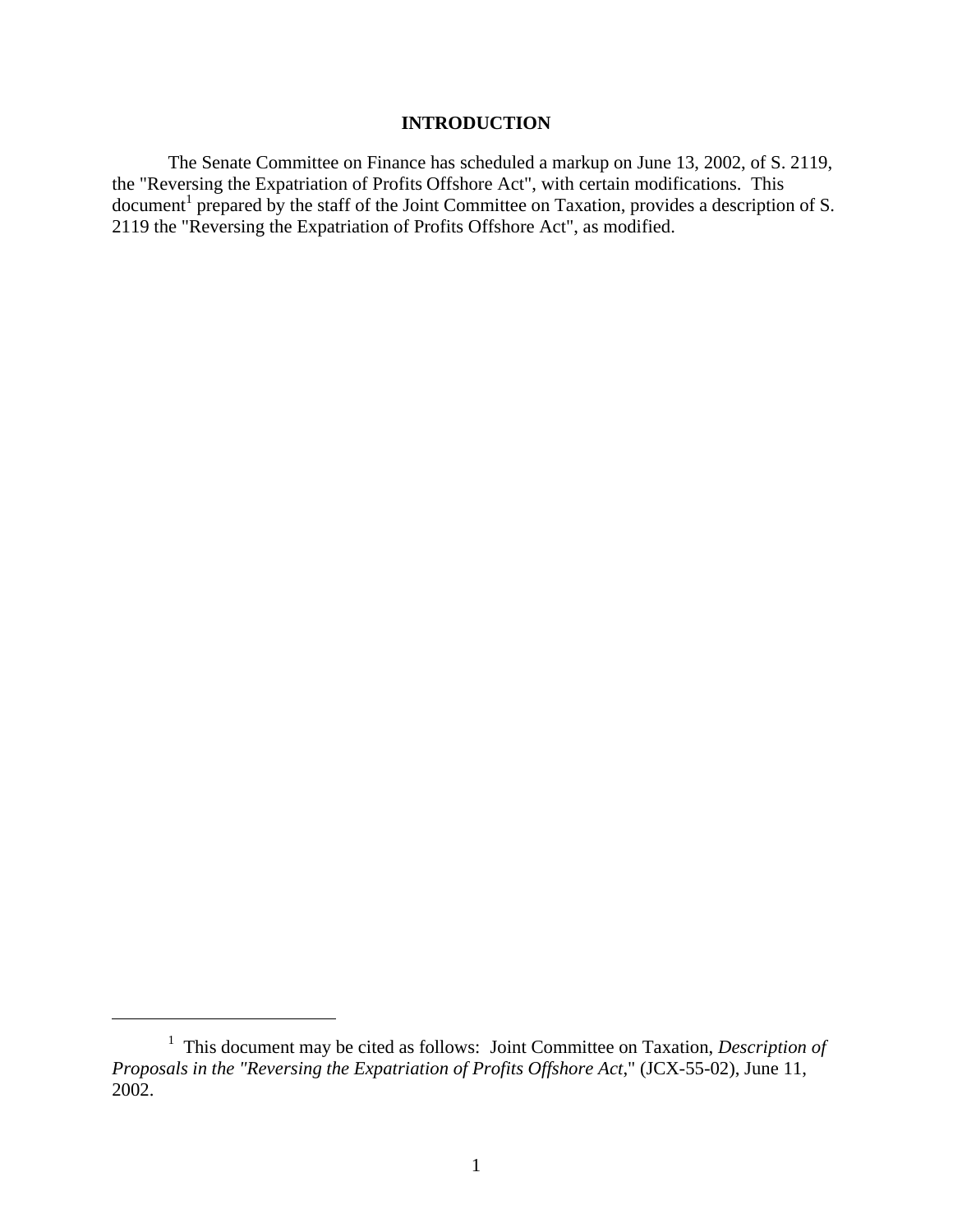## **A. Tax Treatment of Inversion Transactions**

# **Present Law**

### **Background**

The United States employs a "worldwide" tax system, under which domestic corporations generally are taxed on all income, whether derived in the United States or abroad. Income earned by a domestic parent corporation from foreign operations conducted by foreign corporate subsidiaries generally is subject to U.S. tax when the income is distributed as a dividend to the domestic corporation. Until such repatriation, the U.S. tax on such income is generally deferred. However, certain anti-deferral regimes may cause the domestic parent corporation to be taxed on a current basis in the United States with respect to certain categories of passive or highly mobile income earned by its foreign subsidiaries. The main anti-deferral regimes in this context are the controlled foreign corporation rules of subpart  $F^2$  and the passive foreign investment company rules.<sup>3</sup> A foreign tax credit is generally available to offset, in whole or in part, the U.S. tax owed on this foreign-source income, whether earned directly by the domestic corporation, repatriated as an actual dividend, or included under one of the anti-deferral regimes, subject to certain limitations.

In contrast, the United States taxes foreign corporations only on income that has a sufficient nexus to the United States. Place of incorporation determines whether a corporation is treated as domestic or foreign for purposes of U.S. tax law.

## **Inversion transactions**

Some U.S. corporations have reincorporated as foreign corporations in low-tax jurisdictions, thereby replacing the U.S. parent corporation of a multinational corporate group with a foreign parent corporation. These transactions, commonly referred to as "inversions," place the corporate group in a position to derive two main U.S. tax benefits: (1) removing some or all of the group's foreign operations and income from the U.S. taxing jurisdiction; and (2) reducing the U.S. taxes that otherwise would be incurred on income from U.S. operations, through the use of various "earnings stripping" strategies (e.g., making excessive payments of deductible interest or royalties to a new foreign parent). Inversion transactions may take many different forms, including stock inversions and asset inversions.

An inversion may be accompanied or followed by further restructuring of the corporate group. For example, in order to remove income from foreign operations from the U.S. taxing jurisdiction, the U.S. corporation may transfer some or all of its foreign subsidiaries directly to the new foreign parent corporation or other related foreign corporations.

In addition to removing foreign operations from the U.S. taxing jurisdiction, the corporate group may derive further advantage from the post-inversion structure by reducing U.S.

 $\overline{a}$ 

 $2$  Secs. 951-964.

 $3$  Secs. 1291-1298.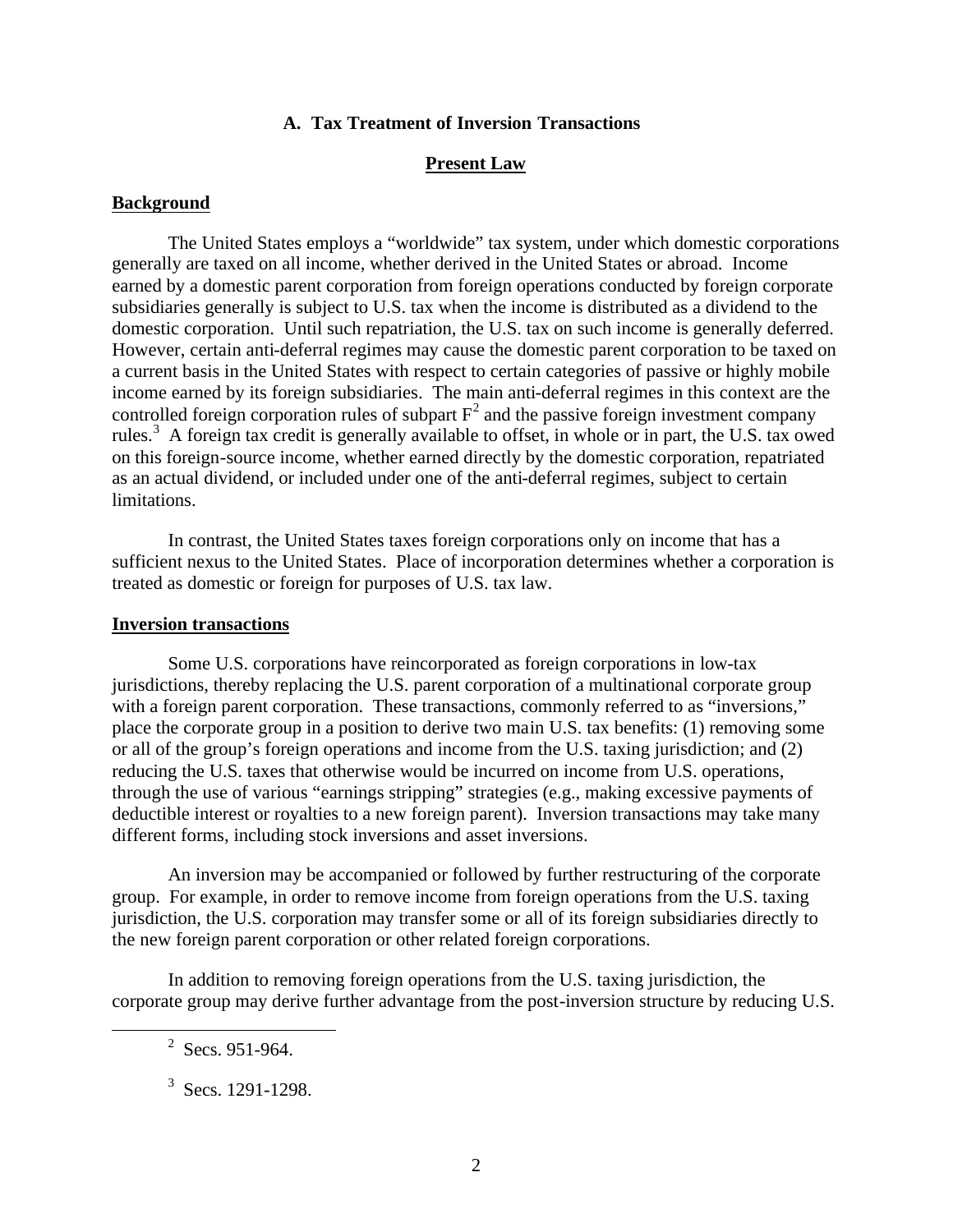tax on U.S.-source income through various "earnings stripping" or other transactions. This may include earnings stripping through payment by a U.S. corporation of deductible amounts such as interest, royalties, rents, or management service fees to the new foreign parent or other foreign affiliates, subject to certain limitations under present law. These limitations include section 163(j), which limits the deductibility of interest paid to related parties, if the payor's debt-equity ratio exceeds 1.5 to 1 and the payor's net interest expense exceeds 50 percent of its "adjusted taxable income." More generally, section 482 and the regulations thereunder require that all transactions between related parties be conducted on terms consistent with an "arm's length" standard, and permit the Treasury Secretary to reallocate income and deductions among such parties if that standard is not met.

Inversion transactions themselves may give rise to U.S. tax consequences at the shareholder and/or the corporate level, depending on the type of inversion. In stock inversions, the U.S. shareholders generally recognize gain (but not loss), based on the difference between the fair market value of the foreign corporation shares received and the adjusted basis of the domestic corporation stock exchanged. To the extent that a corporation's share value has declined, and/or it has many foreign or tax-exempt shareholders, the impact of this "toll charge" is reduced.

The transfer by the U.S. corporation of foreign subsidiaries or other assets to the foreign parent corporation also may give rise to U.S. tax consequences at the corporate level (e.g., gain recognition and earnings and profits inclusions). The tax on any income recognized as a result of these restructurings may be reduced or eliminated through the use of net operating losses, foreign tax credits, and other tax attributes.

In asset inversions, the U.S. corporation generally recognizes gain (but not loss) as though it had sold all of its assets, but the shareholders generally do not recognize gain or loss, assuming the transaction meets the requirements of a tax-free reorganization under the Code.

## **Description of Proposal**

#### **In general**

The proposal would define two different types of corporate inversion transactions and would establish a different set of consequences for each type. Certain partnership transactions also would be covered.

# **Transactions involving at least 80 percent ownership**

The first type of inversion would be a transaction in which, pursuant to a plan or a series of related transactions: (1) a U.S. corporation becomes a subsidiary of a foreign-incorporated entity or otherwise transfers substantially all of its properties to such an entity; (2) the former shareholders of the U.S. corporation hold (by reason of holding stock in the U.S. corporation) 80 percent or more (by vote or value) of the stock of the foreign-incorporated entity after the transaction; and (3) the foreign-incorporated entity, considered together with all companies connected to it by a chain of 50 percent or greater ownership (i.e., the "expanded affiliated group"), does not have substantial business activities in the entity's country of incorporation, compared to the total business activities of the group. The proposal would deny the intended tax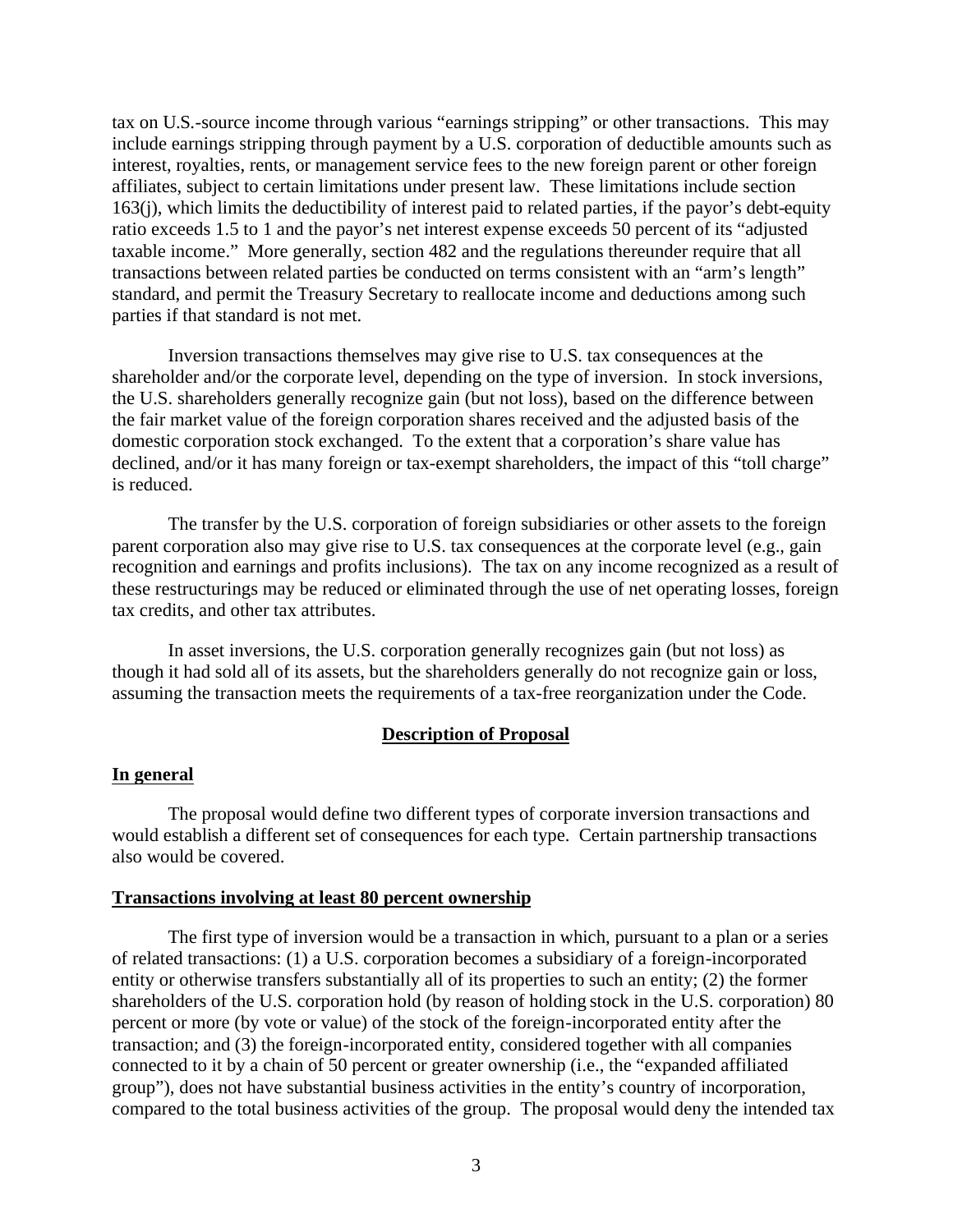benefits of this type of inversion by deeming the top-tier foreign corporation to be a domestic corporation for all purposes of the Code.

In determining whether a transaction would meet the definition of an inversion under the proposal, stock held by members of the expanded affiliated group that includes the foreign incorporated entity would be disregarded. For example, if the former top-tier U.S. corporation receives stock of the foreign incorporated entity (e.g., "hook" stock), this stock would not be considered in determining whether the transaction meets the definition. Similarly, if a U.S. parent corporation converts an existing wholly owned U.S. subsidiary into a new wholly owned controlled foreign corporation, the stock of the new foreign corporation would be disregarded, and the definition would not be met. Stock sold in a public offering related to the transaction at issue also would be disregarded for these purposes.

Transfers of properties or liabilities as part of a plan a principal purpose of which is to avoid the purposes of the proposal would be disregarded. In addition, the Treasury Secretary would be granted authority to issue regulations to prevent the avoidance of the purposes of the proposal, including avoidance through the use of related persons, pass-through or other noncorporate entities, or other intermediaries, and through transactions designed to qualify or disqualify a person as a related person or a member of an expanded affiliated group. Similarly, the Treasury Secretary would be granted authority to issue regulations treating certain non-stock instruments as stock, and certain stock as not stock, where necessary to carry out the purposes of the proposal.

## **Transactions involving greater than 50 percent but less than 80 percent ownership**

The second type of inversion covered by the proposal would be a transaction that would meet the definition of an inversion transaction described above, except that the 80-percent ownership threshold is not met. In such a case, if a greater-than-50-percent ownership threshold is met, then a second set of rules would apply to the inversion. Under these rules, the inversion transaction would be respected (i.e., the foreign corporation would be treated as foreign), but: (1) any applicable corporate-level "toll charges" for establishing the inverted structure would be strengthened; (2) the IRS would be given expanded power to monitor related-party transactions that may be used to reduce U.S. tax on U.S.-source income going forward; and (3) section 163(j), relating to "earnings stripping" through related-party debt, would be strengthened. These measures generally would apply for a 10-year period following the inversion transaction.

Specifically, any applicable corporate-level "toll charge" imposed under sections 304, 311(b), 367, 1001, 1248, or any other provision with respect to the transfer of controlled foreign corporation stock or other assets by a U.S. corporation as part of the inversion transaction or after such transaction to a related foreign person would be taxable, without offset by any tax attributes (e.g., net operating losses or foreign tax credits).

With respect to monitoring, the proposal would establish a new pre-filing procedure. Under this procedure, the taxpayer would be required annually to submit an application to the IRS for an agreement that all return positions to be taken by the taxpayer with respect to relatedparty transactions comply with all relevant provisions of the Code, including sections 482, 845, 163(j), and 267(a)(3). The Treasury Secretary would be given the authority to specify the form,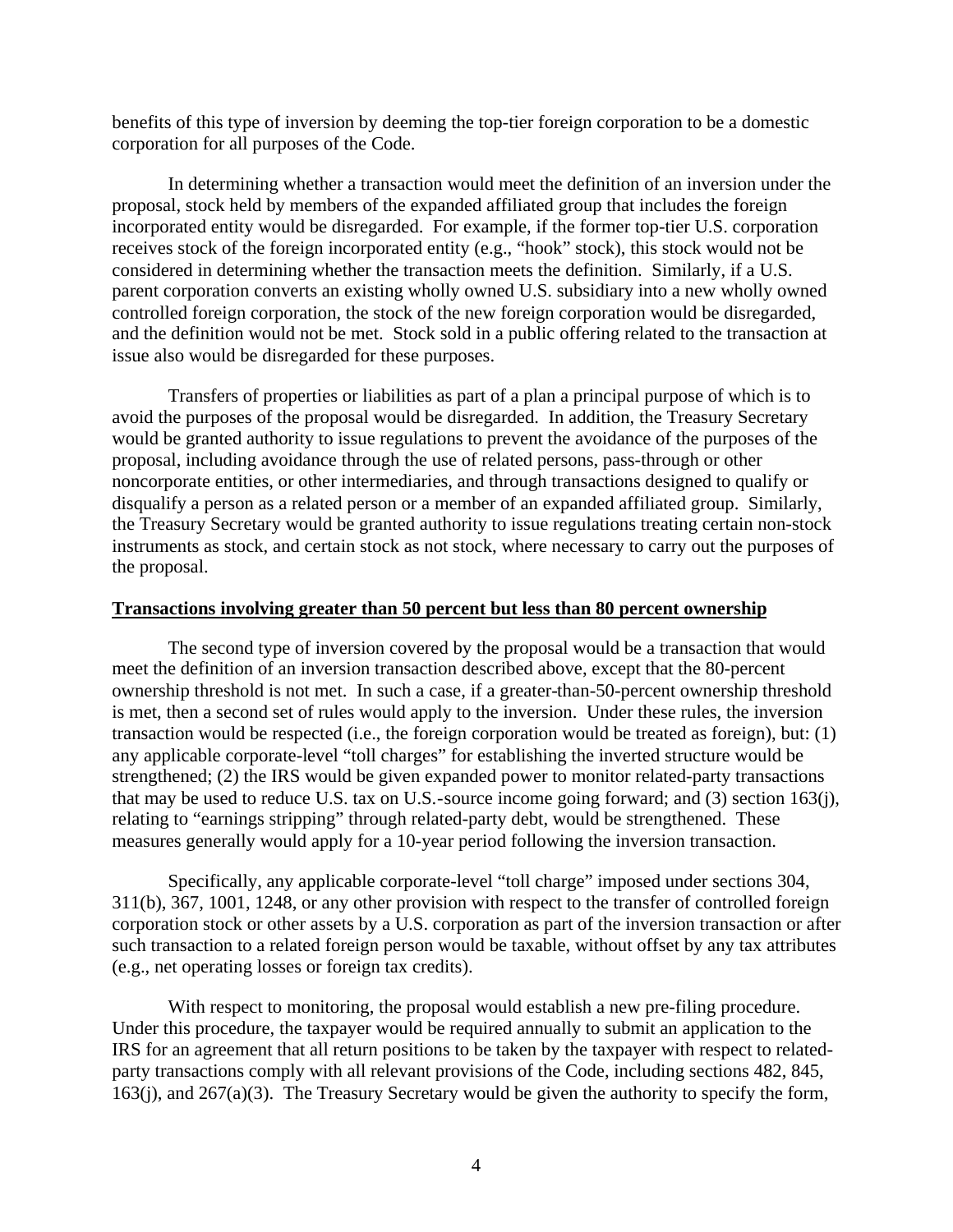content, and supporting information required for this application, as well as the timing for its submission.

The IRS would be required to take one of the following three actions within 90 days of receiving a complete application from a taxpayer: (1) conclude an agreement with the taxpayer that the return positions to be taken with respect to related-party transactions comply with all relevant provisions of the Code; (2) advise the taxpayer that the IRS is satisfied that the application was made in good faith and substantially complies with the requirements set forth by the Treasury Secretary for such an application, but that the IRS reserves substantive judgment as to the tax treatment of the relevant transactions pending the normal audit process; or (3) advise the taxpayer that the IRS has concluded that the application was not made in good faith or does not substantially comply with the requirements set forth by the Treasury Secretary.

In the case of a compliance failure described in (3) above (and in cases in which the taxpayer fails to submit an application), the following sanctions would apply: (1) no deductions or additions to basis or cost of goods sold for payments to foreign related parties would be permitted; (2) any transfers or licenses of intangible property to related foreign parties would be disregarded; and (3) any cost-sharing arrangements would not be respected for the taxable year for which the application was required.

If the IRS fails to act on the taxpayer's application within 90 days of receiving it, then the taxpayer would be treated as having submitted an application that substantially complies with the above-referenced requirements. Thus, the deduction-disallowance and other sanctions described above would not apply, but the IRS could examine the transactions at issue under the normal audit process. The IRS would be authorized to request that the taxpayer extend this 90-day deadline in cases in which the IRS believes that such an extension might help the parties to reach an agreement.

The "earnings stripping" rules of section 163(j), which deny or defer deductions for certain interest paid to foreign related parties, would be strengthened as to inverted corporations. With respect to such corporations, the proposal would eliminate the debt-equity threshold generally applicable under that provision and reduce the 50 percent thresholds for "excess interest expense" and "excess limitation" to 25 percent.

#### **Partnership transactions**

Under the proposal, both types of inversion transactions are defined to include certain partnership transactions. Specifically, both prongs of the proposal would apply to transactions in which a foreign-incorporated entity acquires substantially all of the properties constituting a trade or business of a domestic partnership, if after the acquisition at least 80 percent (or more than 50 percent but less than 80 percent, as the case may be) of the stock of the entity is held by former partners of the partnership (by reason of holding their partnership interests), and the "substantial business activities" test is not met. For purposes of determining whether these definitions are met, all partnerships that are under common control within the meaning of section 482 would be treated as one partnership, except as provided otherwise in regulations. In addition, in situations in which the strengthened "toll charge" provisions would apply, those provisions would apply at the partner level.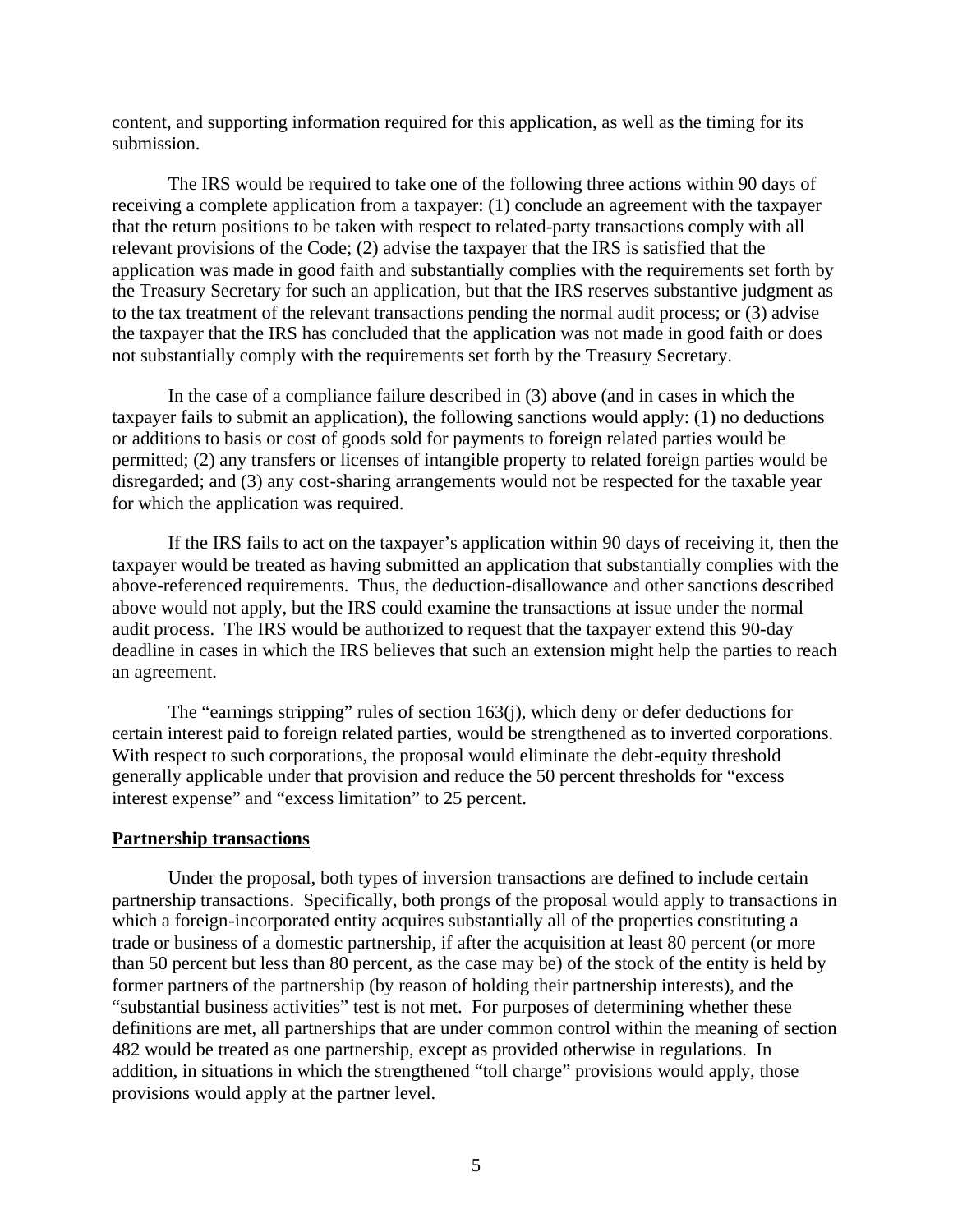# **Effective Date**

The first prong of the proposal would apply to inversion transactions meeting the 80 percent test that are completed after March 20, 2002. The second prong of the proposal, limiting the benefits of other inversions, would apply to inversion transactions meeting the 50-percent test that are completed after 1996. The measures set forth in the second prong also would apply to inversion transactions completed after 1996 that would have met the 80-percent test but for the March 20, 2002, effective date of the first prong.